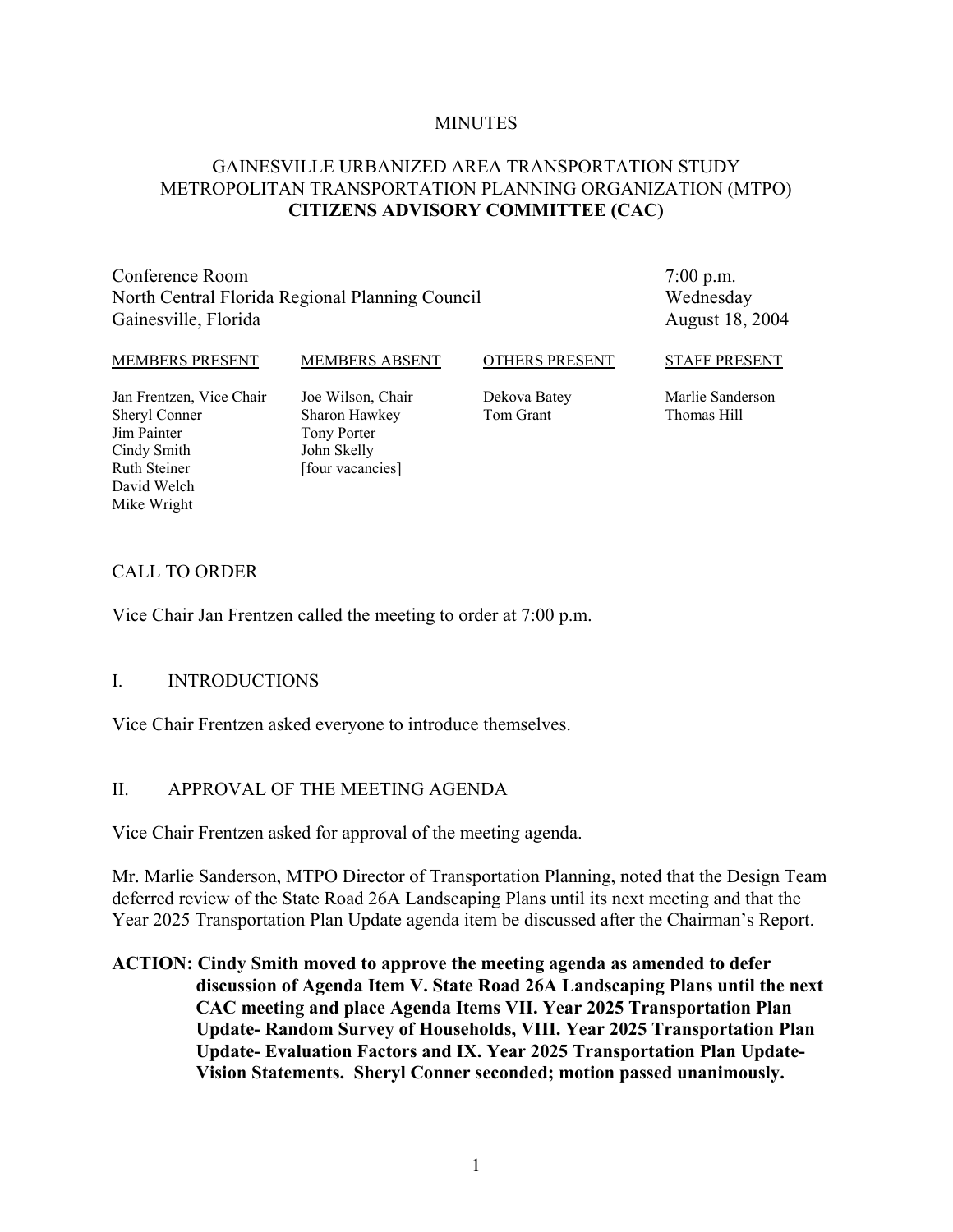## IV. APPROVAL OF COMMITTEE MINUTES

#### **ACTION: Cindy Smith moved to approve the June 30, 2004 minutes. David Welch seconded; motion passed unanimously.**

## IV. CHAIRMAN'S REPORT

Mr. Thomas Hill, MTPO Senior Planner, announced that the next MTPO meeting is scheduled for September 2 at 7:00 p.m. in the Jack Durrance Auditorium. He said that the next CAC meeting is scheduled for September 29.

#### VII. YEAR 2025 TRANSPORTATION PLAN UPDATE-RANDOM SURVEY OF HOUSEHOLDS

Mr. Sanderson stated that the Year 2025 Transportation Plan Update scope of services requires that the Consultant conduct a random survey of households. He said that a draft telephone survey that has been prepared by the MTPO's Consultant- The Corradino Group.

Mr. Joe Corradino, The Corradino Group President, discussed the survey and answered questions.

#### **ACTION: Cindy Smith moved to recommend that the MTPO approve the random survey of households amended to include the following revisions:**

- **1. in section A-1, replace "Metropolitan Transportation Planning Organization" with "Gainesville City Commission and the Alachua County Commission";**
- **2. in section A-3, strike "Pedestrian" from bullet one;**
- **3. in section C-3 (a) add "bike lanes" to end of sentence; and**
- **4. in section C-3 (o) revise "elderly and those who have disabilities" to "those who are too young, too old or have disabilities".**

#### **Sheryl Conner seconded; motion passed unanimously.**

#### VIII. YEAR 2025 TRANSPORTATION PLAN UPDATE-EVALUATION FACTORS

Mr. Sanderson stated that the MTPO's Consultant- The Corradino Group has prepared draft evaluation factors for the Plan Update. He said that citizens who attend the September 20 Community Workshop and the MTPO Advisory Committees will be asked to rank these factors.

Mr. Corradino discussed the evaluation factors and answered questions.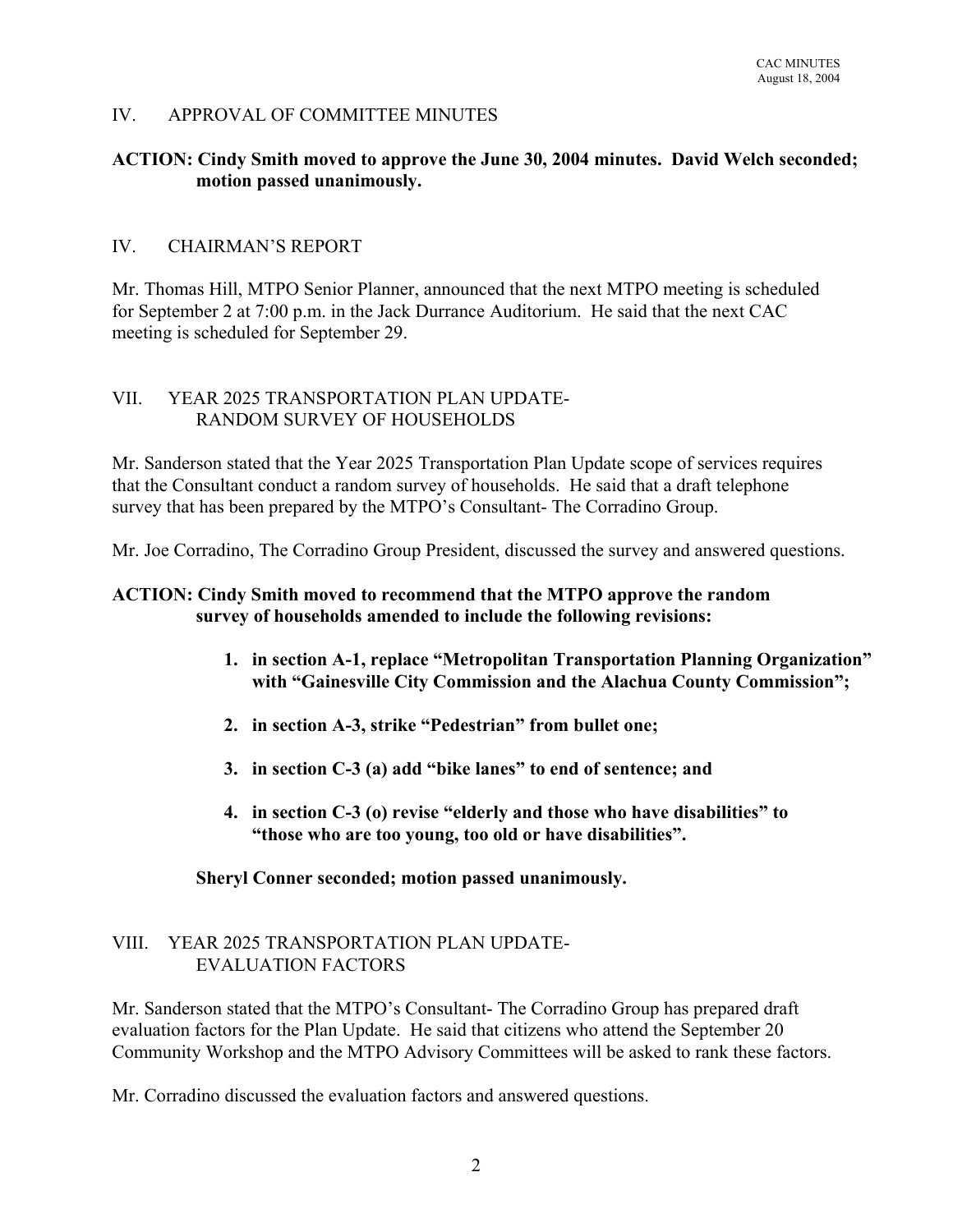## **ACTION: Cindy Smith moved to recommend that the MTPO approve the random survey of households with the B.2 survey questions using the same Agree, Disagree and No Opinion format in the B.1 survey questions, including modifications to the B.2 survey questions to facilitate the new format. David Welch seconded; motion passed unanimously.**

## IX. YEAR 2025 TRANSPORTATION PLAN UPDATE- VISION STATEMENTS

Mr. Sanderson stated that, in 1997, the Center for Urban Transportation Research (CUTR) recommended incorporating a strong visioning process to improve MPO long range transportation planning. He said that based on information developed so far, the Consultant recommends a modification to the Livable Community Reinvestment Plan Vision Statement. He reported the current vision statement and proposed modifications. He noted that vision statement recommendations will be developed late this year or early next year after the random telephone survey is completed.

Mr. Corradino discussed the proposed vision statement modifications and answered questions.

# VI. ARCHER ROAD/S. 16TH AVENUE CHARRETTE-FINAL TESTING AND EVALUATION

Mr. Sanderson stated that the consultant has completed the final testing and evaluation. He and Mr. Tom Grant, Kimley-Horn Project Manager, discussed the Archer Road/S, 16<sup>th</sup> Avenue Charrette final testing and evaluation, three design options:

- 1. Option C- Do Nothing;
- 2. Option D- Intersection Reconfiguration of Archer Road and S.  $16<sup>th</sup>$  Avenue; and
- 3. Option E- Transfer Two Lanes to SW 16<sup>th</sup> Avenue; and

answered questions. They recommended Option D.

## **ACTION: Cindy Smith moved to recommend that the MTPO:**

- **1. approve the Archer Road/S. 16th Avenue Charrette Option D- Intersection Reconfiguration; and**
- **2. request that an analysis be conducted concerning reducing the radius of the SW 13th Street sliplane onto Archer Road in order to reduce traffic speed.**

**Ruth Steiner seconded; motion passed unanimously.**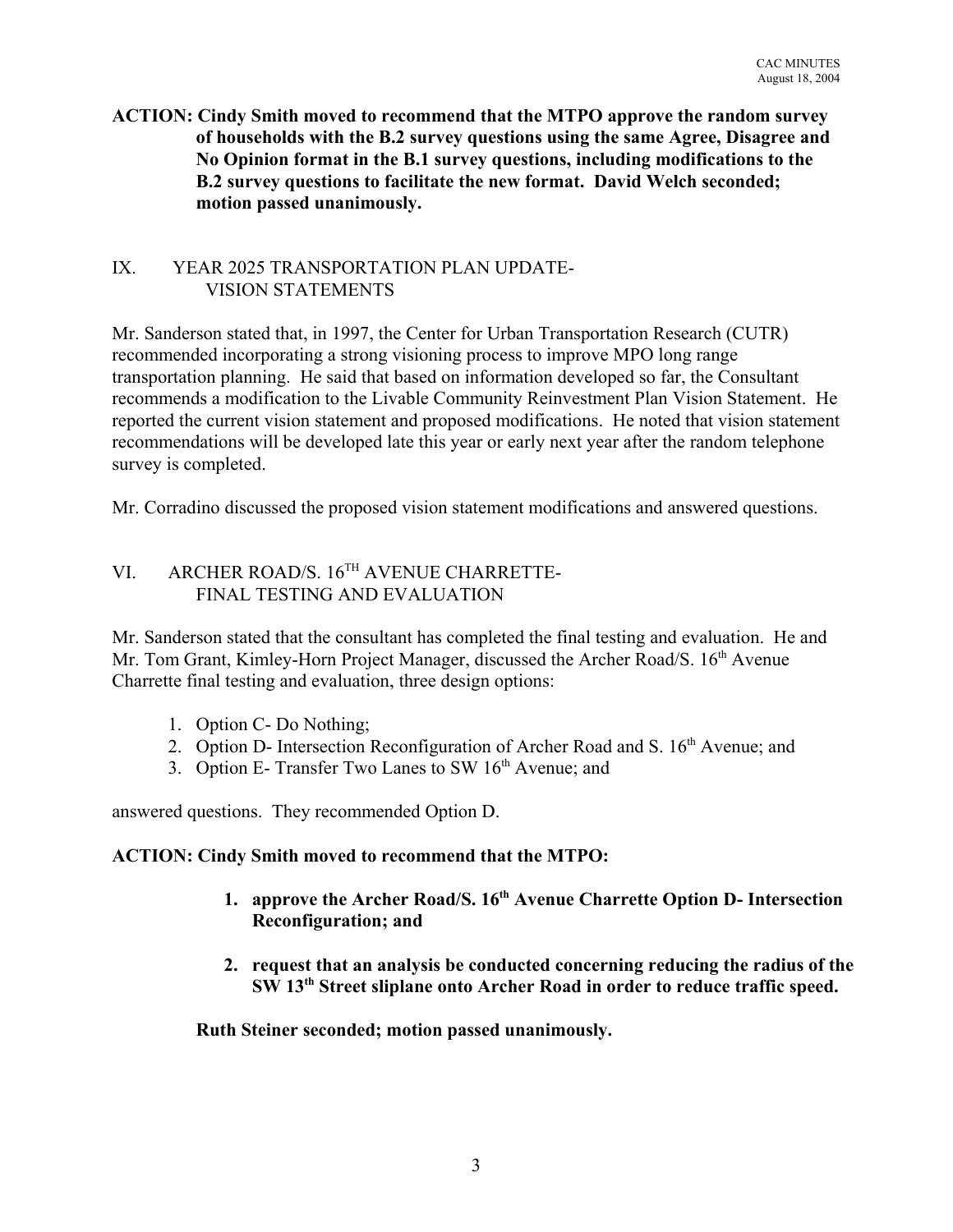# X. UNIVERSITY AREA "NO RIGHT TURN ON RED" SIGNS

Mr. Sanderson stated that the MTPO, at its July 15 meeting, discussed the "No Turn On Red" signage that have been recently installed as part of the traffic signal update projects adjacent to the University of Florida. He said that City of Gainesville Public Works Department staff recommends that the "No Turn On Red" signs be replaced by signs that read "Turning Traffic Must Yield to Pedestrians." He noted that the proposed sign is approved by the Manual on Uniform Traffic Control Devices (MUTCD)- the R10-15 sign.

## **ACTION: Ruth Steiner moved to recommend that the MTPO authorize the MTPO Chair to send a letter to the Florida Department of Transportation requesting that the "No Turn on Red" signs be replaced with variable message signs and limit right turns from 8:00 a.m. - 6 p.m. Cindy Smith seconded; motion passed unanimously.**

## XI. AUDIBLE PEDESTRIAN CROSSING DEVICES

Mr. Sanderson stated that, at the July 15 MTPO meeting, Mr. Jack Varnon, Council for the Blind President, discussed several issues related to assisting *visually-impaired* people in safely crossing streets. He said that Mr. Varnon has requested consideration of accessible traffic signals at State Road 26 (W. University Avenue) at US 441 and State Road 26 (University Avenue) at Main Street in Gainesville. He added that the MTPO asked whether audible pedestrian crossing devices can be installed on traffic signals in this area and if so, how much would it cost per crossing. He reported that according to FDOT, "accessible" pedestrian signals in have been installed in NE Florida. He said that the installation of accessible pedestrian signals is evaluated on a case by case basis. He noted that it costs about \$1,000 for each device or \$4,000 per intersection. He added that it is our understanding that the next step is for FDOT staff to contact Mr. Varnon and schedule a meeting with him regarding these two locations in order to conduct an evaluation.

## It was a consensus of the CAC to recommend the intersection of Shands (SW 16<sup>th</sup> Street) and **Archer Road as another audible pedestrian crossing location for consideration by FDOT.**

## XII. WHITE CANE LAW ENFORCEMENT SIGNS

Mr. Sanderson stated that, at the July 15 MTPO meeting, Mr. Jack Varnon, Council for the Blind President, discussed several issues related to assisting visually-impaired people in safely crossing streets. He discussed the White Cane Law (Chapter 316.1301, Florida Statutes) and answered questions. He said that the MTPO asked whether "White Cane" law enforcement signage can be installed on speed limit signs. He said that FDOT would not be able to approve such a sign. He said that FDOT indicated that it would be very difficult to design a sign that would be effective and that motorists could understand.